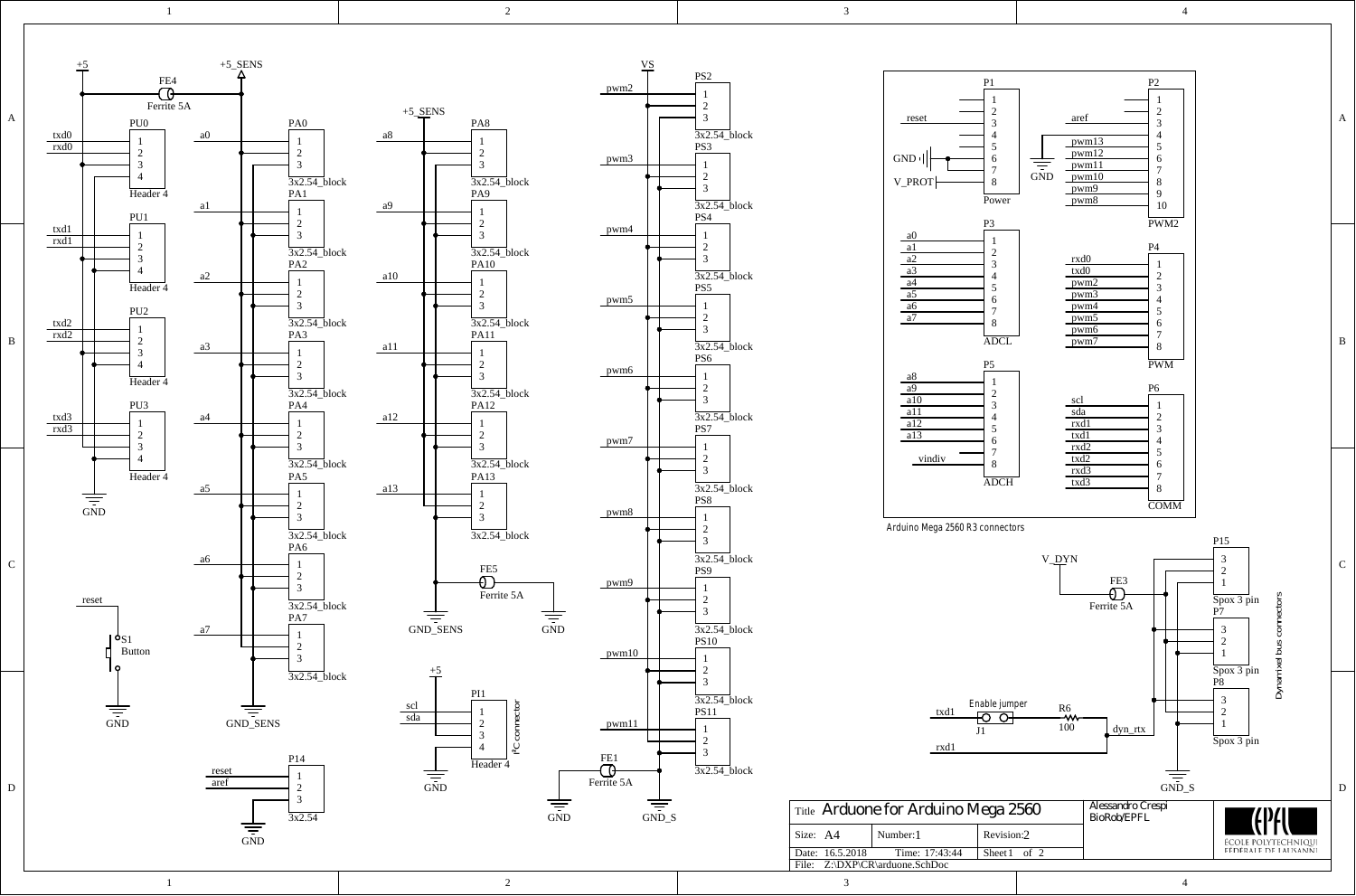

R2 432



**3.3 V UART**

P10

 $+5$   $+3.3$ 



4

R7 2200

vindiv

R8 1100





 $\frac{1}{\frac{1}{\sin D}}$ 

 $\operatorname{GND}$ 

LDO03C

1



+5

 $\frac{1}{\sin D}$ 

2



1





3

| Title Arduone for Arduino Mega 2560 |                                 |                  | Alessandro Crespi<br>BioRob/EPFL | <b>TEPAU</b>               |
|-------------------------------------|---------------------------------|------------------|----------------------------------|----------------------------|
| Size: A4                            | Number: 1                       | Revision:2       |                                  | <b>ÉCOLE POLYTECHNIQUI</b> |
| Date: 16.5.2018                     | Time: 17:43:44                  | Sheet $2$ of $2$ |                                  | FÉDÉRAIE DE LAUSANNI       |
|                                     | File: Z:\DXP\CR\arduone2.SchDoc |                  |                                  |                            |

|  | Date, 10.3.2016<br>тине.<br>17.43.44<br>Sileet 2<br>Z:\DXP\CR\arduone2.SchDoc<br>File. | $_{\rm O1}$ |
|--|----------------------------------------------------------------------------------------|-------------|
|  |                                                                                        |             |

D D

Header<sub>4</sub>

**3.3 V I²C conn.**

3.3 V PC conn

 $\frac{1}{\frac{1}{\sin D}}$ 

+3.3

scl\_3 sda\_3

PI2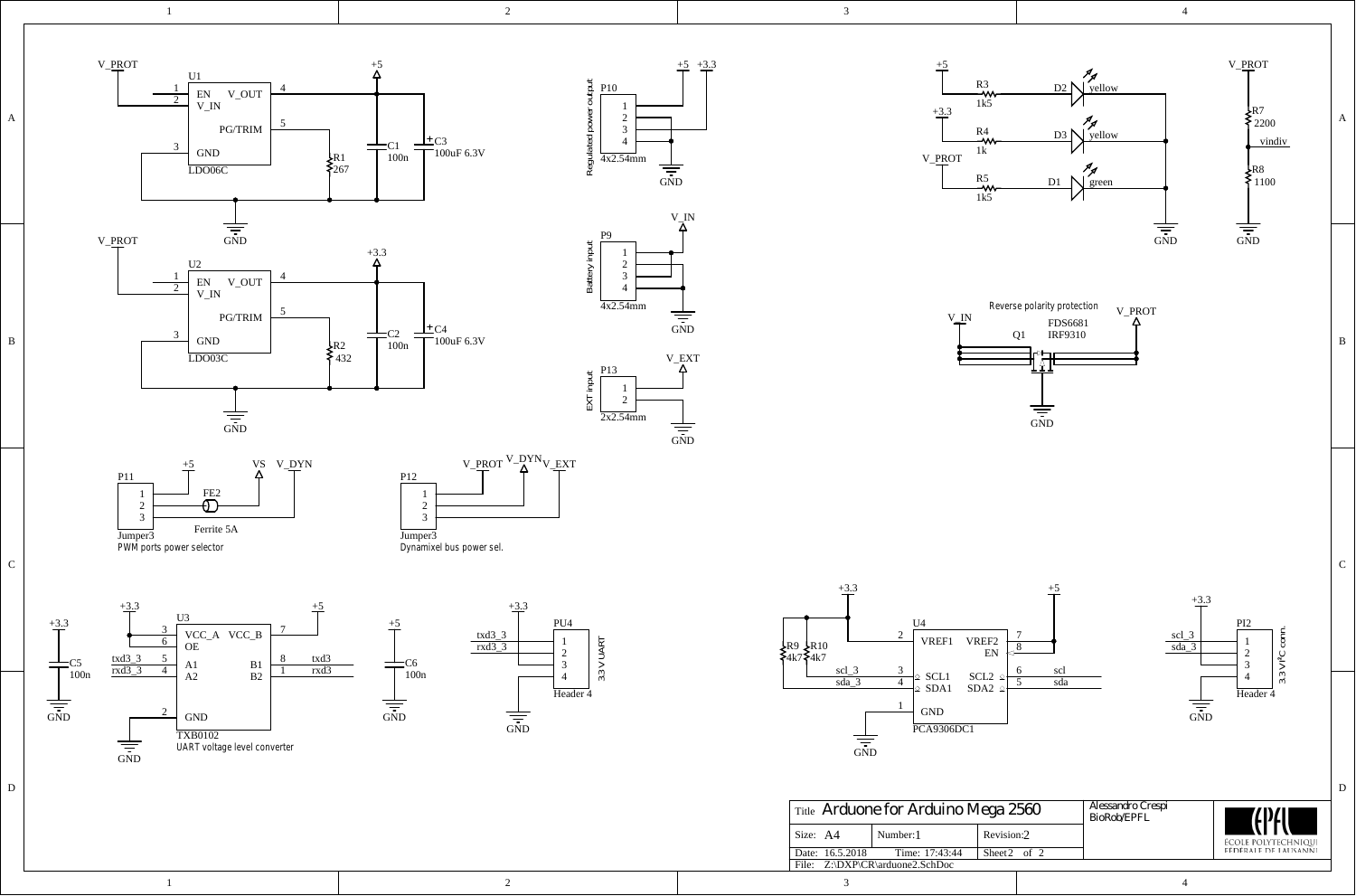

<u>LQ</u> <u>က</u>

 $\boldsymbol{\mathsf{V}}$ 

Λ